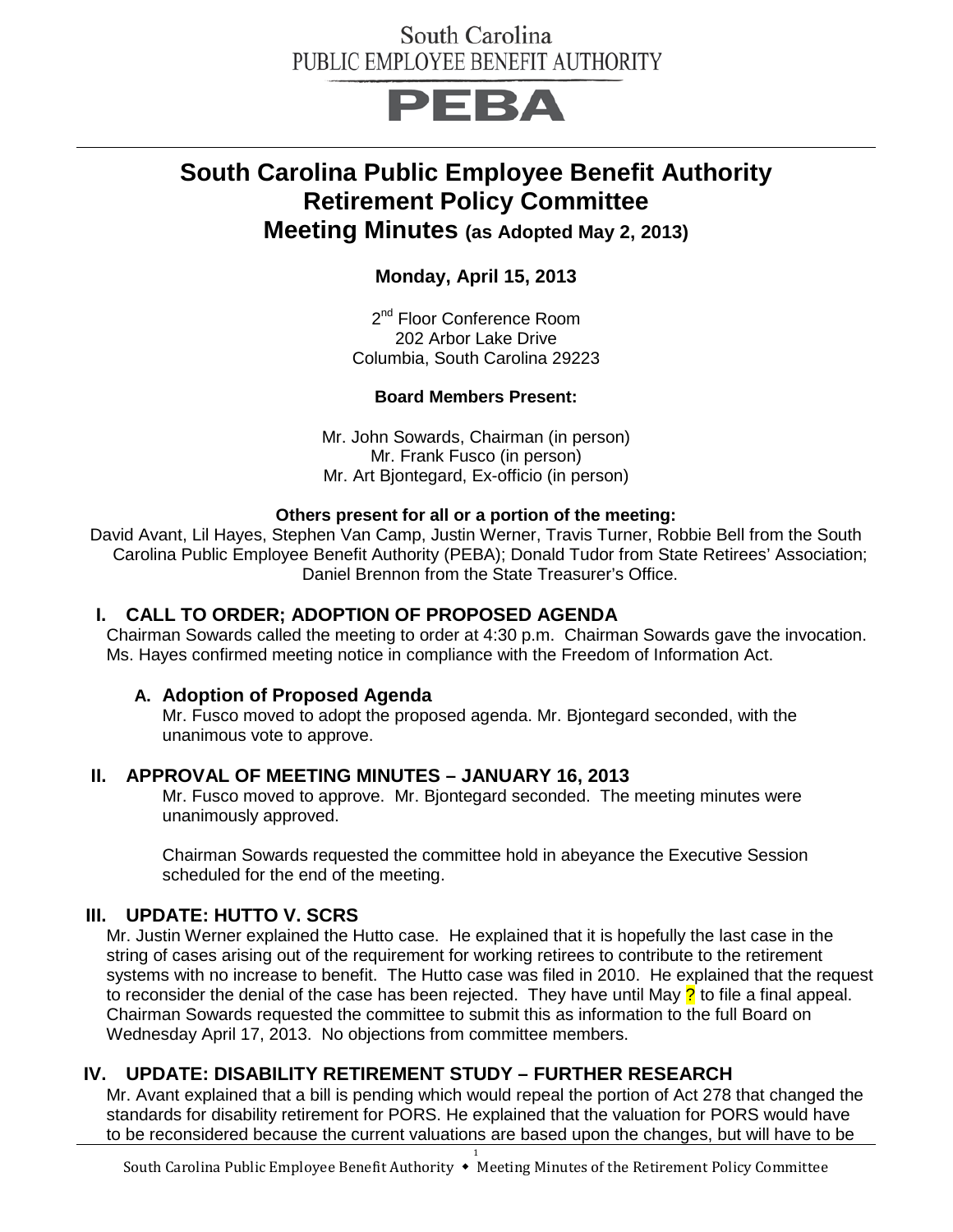# South Carolina PUBLIC EMPLOYEE BENEFIT AUTHORITY



revised to take into account the reversion back to the own-occupation standard of disability retirement. He explained that the section of the bill was originally shot down in the Senate, but was put in the House version at the last minute. The PORS disability language stayed in the conference committee bill, arising out of the Senate's concern surrounding the burden posed by the stricter standard for PORS disability retirement and eventually passed. Mr. Van Camp explained that the statisticians considered the implications of the changes to try to determine how the rate-of-approval is related to the standard. In other words: are there more approvals when the less-strict standard of own-occupation disability than with the stricter any-occupation disability? He explained that PEBA may have to pay to actuaries to delve the depths of the information available to determine the value of the changes. Mr. Fusco introduced a list of considerations for the changes in disability retirement standards. He asserted that there should be a more robust fraud prevention system in place and that there should be a benchmark against which future determinations would be compared to assess the value of the updates. Chairman Sowards agreed with Mr. Fusco's list of consideration and requested staff to prepare a response to each of the questions in preparation for the May committee meeting. Mr. Avant asked for clarification on what the purpose of the "fairness" question with regard to the disability retirement standards. He explained that PEBA would have to consider whether the disability model is being used as a replacement for income or for a replacement for future pension benefits. Mr. Avant explained that one could only be eligible for either retirement or disability pension, but not both together. Chairman Sowards asked whether the retirement benefit is less than the full income of a working employee. Mr. Avant explained that, generally, retirement benefits are less than the full income when an employee is working. Mr. Avant explained that the disability benefit is calculated with a projected benefit out to when the employee would have been eligible to retire, minus an actuarially determined reduction based upon the lack of contributions for that employee. Chairman Sowards requested further information on eligibility for retirement and disability retirement and how the benefits are calculated so that he can better understand it to evaluate the considerations necessary for evaluating how PEBA retirement systems compare to other states systems. Mr. Bjontegard explained that in England, the public disability authority required all citizens on disability to submit to a physical to determine their continued eligibility. If someone did not submit to the physical, his benefits would be cut off. One-third of those on disability did not submit to the physical. Of the two-thirds that did submit to the physical, half were determined not to be disabled. For this reason, Mr. Bjontegard asserted, a more robust fraud prevention system is a good idea. Mr. Avant reminded the committee that any changes to criteria or benefit calculations that would result in an added cost to the system will drive contribution rates up to accommodate for the extra expense. Mr. Biontegard requested different scenarios that demonstrate the impact of the changes and the criteria used to determine benefits for a future meeting. Mr. Fusco requested further clarification on what PEBA does for fraud prevention and what other states are doing. Mr. Van Camp explained that there is a 14-state grouping of southeastern states that can be used as the basis for a survey of system setups.

## **V. STRATEGIC PLANNING AND COMMITTEE CHARTER**

Mr. Sowards explained that he does not wish to engage in too much discussion for strategic planning. He explained that PEBA has enlisted the services of the University of South Carolina Institute of Public Service and Policy Research. Mr. Bjontegard asked Mr. Avant what is the expected result of the project. Mr. Avant explained that he hopes to have a living document established for PEBA's strategic plan by the end of June 2013. Mr. Sowards explained that many of the strategic plans he has seen contain "soft language" and "feel-good" ideas that are difficult to measure and do not provide recognizable goals. He explained that there should be a plan which has a specific, defined, and unchanging master plan with a continuously-changing strategy for the execution of the master plan. Mr. Fusco agreed with Chairman Sowards' assessment of what a strategic plan should look like. Chairman Sowards gave an example, by explaining that if the PEBA